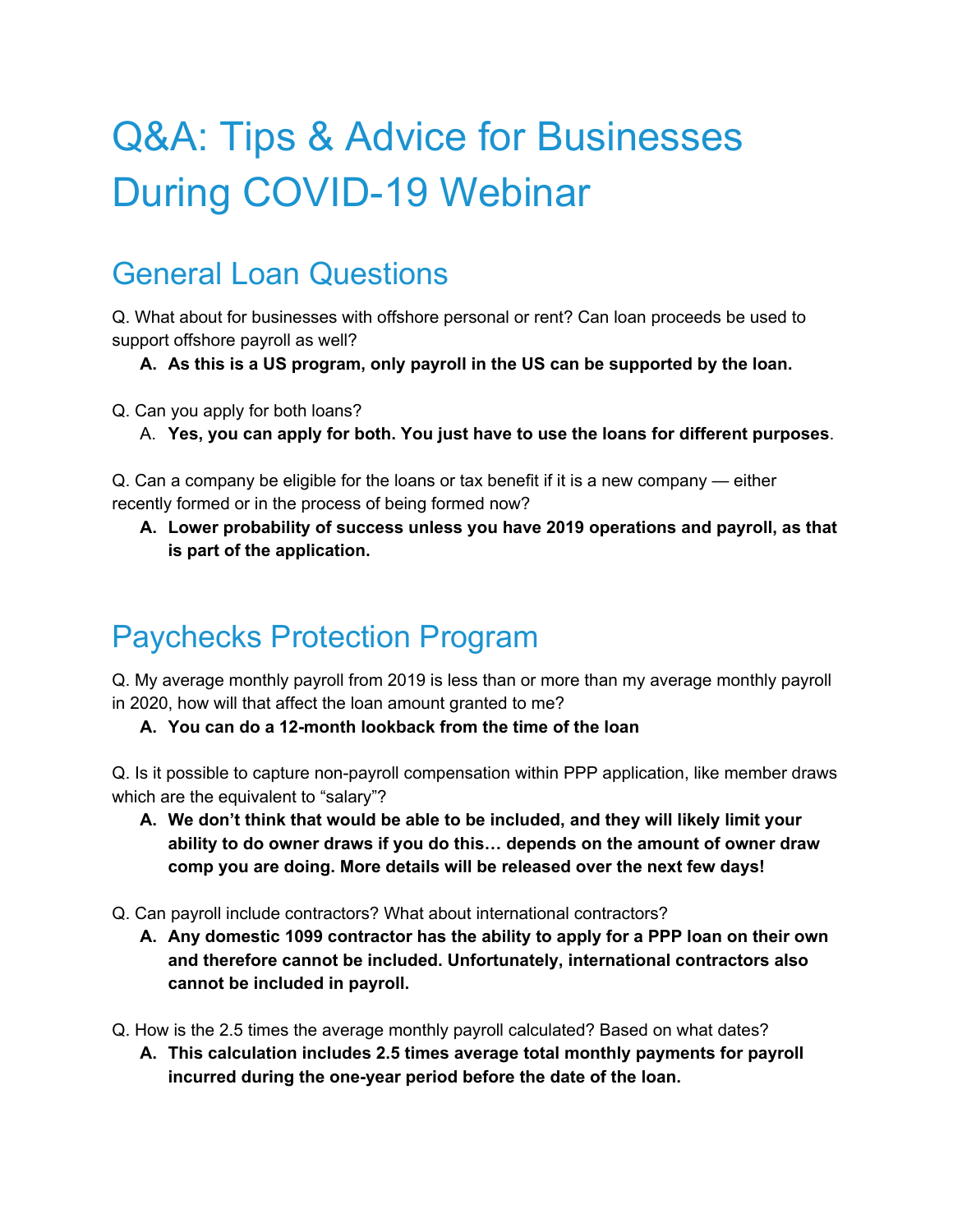Q. If we decide to furlough employees for 1 month can this impact the PPP loan?

**A. No, you can undo the furlough if you get the loan.**

Q. What if our startup has already laid off the majority of our employees? Can we still apply for the PPP?

#### **A. Yes, you can still apply for the PPP**

Q. Should sales commissions be included in the calculation?

#### **A. If it was paid out through a W2 then yes!**

Q. Is it permissible to rehire people to do nothing if I can't have them come in due to a shelter in place order? I'm in manufacturing.

**A. The PPL program is actually designed to do just that, pay payroll even if they are not working.**

Q. Does applying (the act itself) to the EIDL hurt your ability to apply for the PPP at a later time (i.e. Banks won't grant PPP because already have applied for the EIDL)?

#### **A. No, however, they may have you pay your EIDL off with your PPL funds.**

Q. Can you clarify what, if anything, is different for a 501c3 org? Specifically, if we were spun off from a parent company.

**A. It is different but there is still a huge potential benefit for 501c3s! <https://insidecharity.org/2020/03/28/cares-act-for-nonprofits/>**

Q. When we apply for the PPP loan how long do we have to submit the documents they require?

**A. The application documents need to be submitted as a part of the application.**

Q. Can you reduce salaries by 20% and it not affect my PPP repayment?

**A. Employees making greater than \$100K can have their salary reduced by more than 25%, down to \$100K. So an employee making \$150K could be reduced to \$100K without triggering that 25% criteria.**

## Economic Disaster Injury Loan

Q. I've seen that applicants must show the ability to repay the EIDL – how does this work for unprofitable businesses (aka - startups)?

**A. The initial application does not ask for this at all so we recommend you just get your application in. Future application follow-up will happen and you can discuss this with your accountant or banker when those questions come in.**